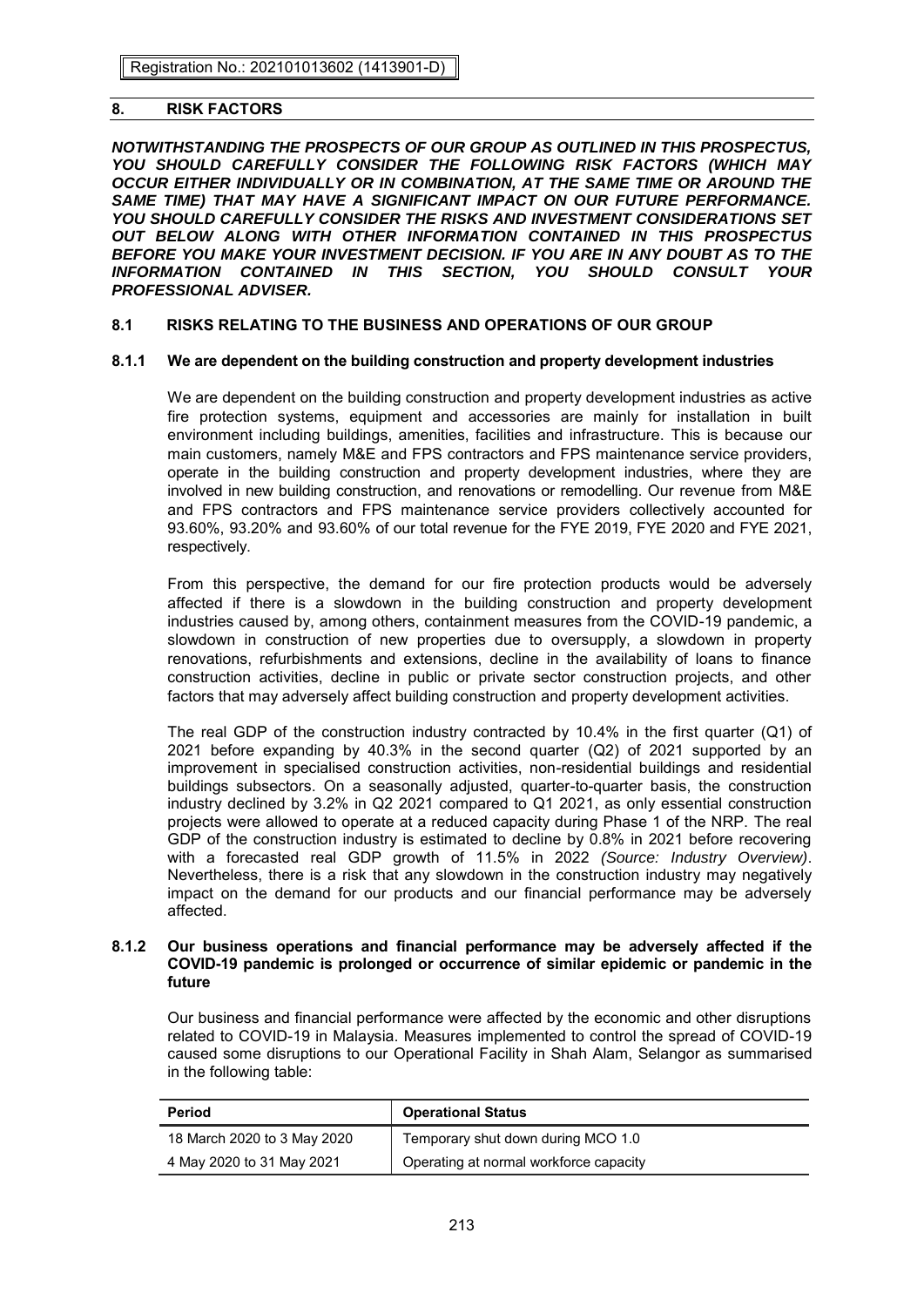| <b>Period</b>                             | <b>Operational Status</b>                                           |
|-------------------------------------------|---------------------------------------------------------------------|
| 1 June 2021 to 2 July 2021                | Operating at 60% workforce capacity during NRP Phase 1              |
| 3 July 2021 to 16 July 2021               | Temporary shut down due to EMCO in Selangor                         |
| 17 July 2021 to 22 August 2021            | Operating at 60% workforce capacity during NRP Phase 1              |
| 23 August 2021 to 9 September<br>2021     | Operating at normal workforce capacity after the revision of<br>SOP |
| 10 September 2021 to 30<br>September 2021 | Operating at normal workforce capacity during NRP Phase 2           |
| 1 October 2021 up to 16 October<br>2021   | Operating at normal workforce capacity during NRP Phase 3           |
| 17 October 2021 up to 24<br>December 2021 | Operating at normal workforce capacity during NRP Phase 4           |

We were able to carry out our business operations, apart from the periods and restrictions described above, with compliance to relevant SOP and guidelines. Any deterioration in the COVID-19 pandemic in Malaysia, such as increases in new daily COVID-19 infections and/or the emergence of more infectious and/or virulent COVID-19 variants, could result in the tightening of economic and social constraints and other restrictions, which could include, among others, suspension or reduced workforce capacity for our operations, interruption in the supply chain, restrictions in sales and marketing activities, reduction in purchase orders from customers, and delays in delivery of orders. This could adversely affect our business operations and financial performance.

While we have implemented and enforced the relevant SOP and guidelines at our Operational Facility in Shah Alam, Selangor to reduce the risk of COVID-19 between our employees at the workplace, there can be no assurance that there will be no positive diagnosis for COVID-19 among our employees. There is a risk that the Ministry of Health Malaysia or other authorities may require us to temporarily shut down our Operational Facility in Shah Alam, Selangor if our employees receive positive diagnoses for COVID-19. The affected employee, other employees who have close contact with them and employees who exhibit symptoms consistent with COVID-19 will be required to be quarantined and may be unable to perform their work duties. As at 29 December 2021, a total of 12 of our employees had positive diagnosis for COVID-19, all of whom have since recovered and returned to work.

The COVID-19 pandemic may also result in delays in implementing our business strategies and plans in accordance with the expected timeline as set out in Section 6.18 of this Prospectus. Such delays may adversely affect the development of our business and future financial performance.

For further information on the financial impact and effects of the COVID-19 pandemic on our business operations, please refer to Section 11.3 in this Prospectus on the Management's Discussion and Analysis and Section 6.17 in this Prospectus on material interruptions to our business.

### **8.1.3 We could lose or fail to renew our distributorship agreements if we are unable to fulfil the agreed sales target and/or other obligations**

For the Financial Years Under Review, we have distributorship agreements for products used in our assembly and distribution business segments. These include distributorship agreements with the following suppliers:

- Orient Fire Pte Ltd for the supply of products used to assemble fire suppression systems and marketed and/or distributed under our Unique227 and Unique5112 brands;
- Kidde-Fenwal Inc. for the supply of products used to assemble HFC and FK5112 fire suppression systems that are distributed under Kidde brands, as well as the supply of wet chemical fire suppression systems that are distributed under Range Guard brand: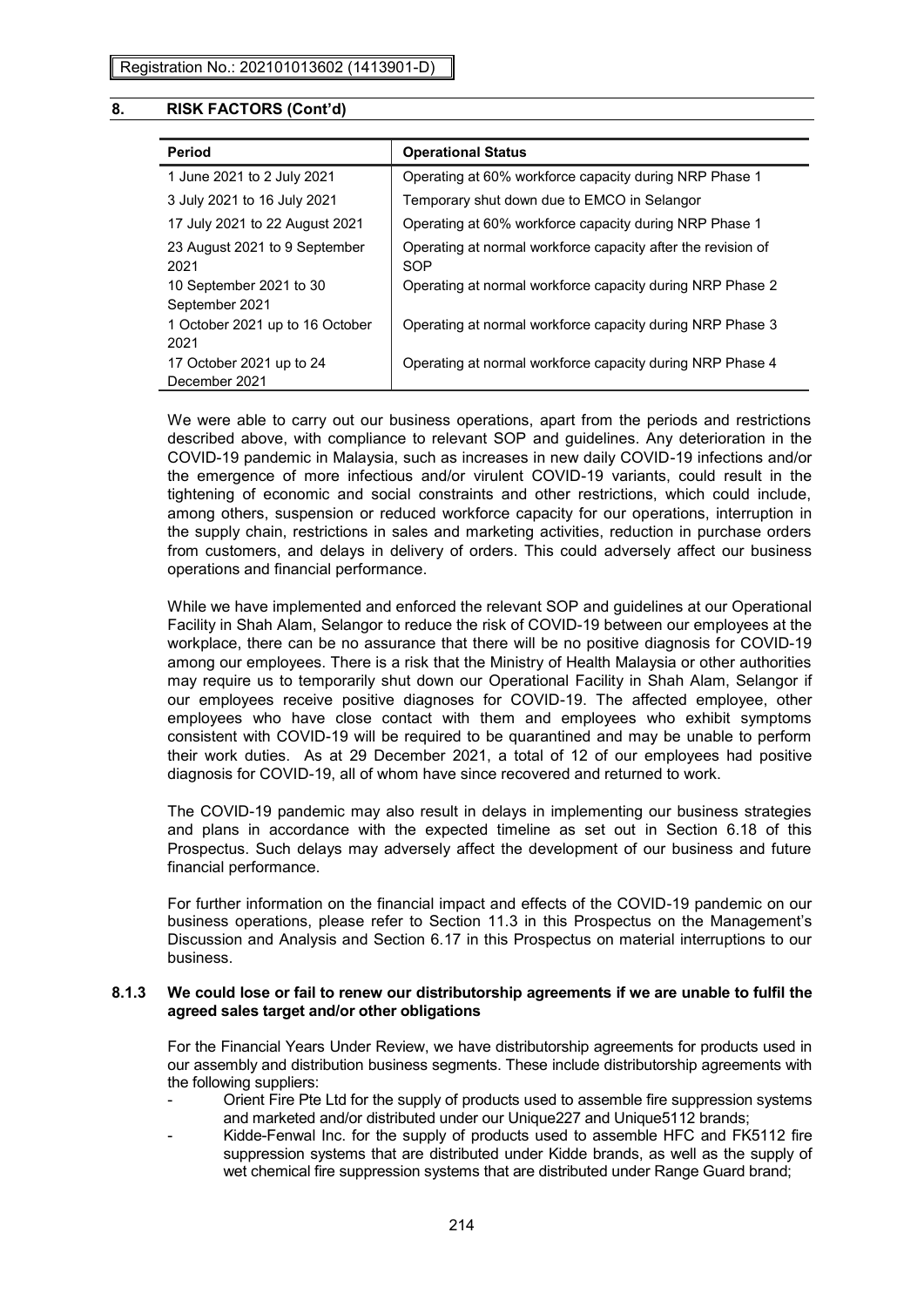- Tyco Fire & Building Products Asia Pte Ltd for the distribution of wet chemical fire suppression systems under the Ansul brand (we did not record any sales of Ansul brand of wet chemical fire suppression systems for the Financial Years Under Review. Sales of Ansul brand of wet chemical fire suppression system was made subsequent to the FYE 2021);
- Honeywell International Sdn Bhd and Demco Industries Sdn Bhd for the distribution of fire detection and alarm devices for brands including System Sensor and Demco respectively;
- ZYfire Hose Corporation for the distribution of ZYfire hoses; and
- Chang Der Fire Protection Corporation and Viking Corporation (Far East) Pte Ltd for the distribution of sprinkler systems under CD and Viking brands, respectively.

Our distributorship agreements are subject to renewal from time to time. There is a risk that we may not be able to renew them if we are unable to fulfil our obligations under the respective distributorship agreements, such as achieving sales targets (where relevant) and abiding by the agreed payment terms. There is also a risk that our distributorship agreements may not be renewed even if we meet our obligations as renewal is under the discretion of the respective supplier. In addition, a supplier may decide to terminate our distributorship agreement before it is due for renewal.

During the Financial Years Under Review, revenue related to our distributorship agreements amounted to RM19.95 million (25.02%), RM20.76 million (27.25%) and RM17.17 million (27.06%) of our total revenue for the FYE 2019, FYE 2020 and FYE 2021, respectively. Our purchases from suppliers with whom we have distributorship agreements amounted to RM12.96 million (25.52%), RM16.97 million (32.85%) and RM8.29 million (19.88%) of our total purchases of input materials and services for the FYE 2019, FYE 2020 and FYE 2021, respectively.

If a distributorship agreement is not renewed or terminated for any reason, we may need to source products from other suppliers to supply to our customers. Although we have renewed our distributorship agreements as at the LPD, there can be no assurance that we would be able to retain our distributorship agreements in the future.

### **8.1.4 We mainly adopt an indirect distribution channel strategy where we are dependent on intermediaries to buy our products for installation, maintenance or resale**

We are dependent on indirect distribution channels where we supply our fire protection systems, equipment and accessories to intermediaries, including M&E contractors, FPS contractors and FPS maintenance service providers, and wholesalers and retailers. For the FYE 2019, FYE 2020 and FYE 2021, indirect distribution channels accounted for 93.88%, 93.68% and 94.15% of our total revenue, respectively. The purchases of fire protection systems, equipment and accessories made by M&E contractors and FPS contractors are mainly based on the specifications of M&E consultants, who are normally engaged by property or asset owners, property developers or main contractors to design the building's fire protection system (as part of its M&E system), which includes specifying the types and/or brands of fire protection systems, equipment and accessories to use. Ultimately, the final decision makers for fire protection system, equipment and accessories are the property or asset owners, or property developers. M&E consultants may also take into consideration the preferences and requirements of property or asset owners, property developers or main contractors in specifying fire protection systems, equipment and accessories. We do not supply our fire protection systems, equipment and accessories directly to M&E consultants, property or asset owners, property developers or main contractors. FPS maintenance service providers are usually engaged by building owners and property developers to maintain their fire protection systems, while retailers and wholesalers purchase our products to resell to their own customers.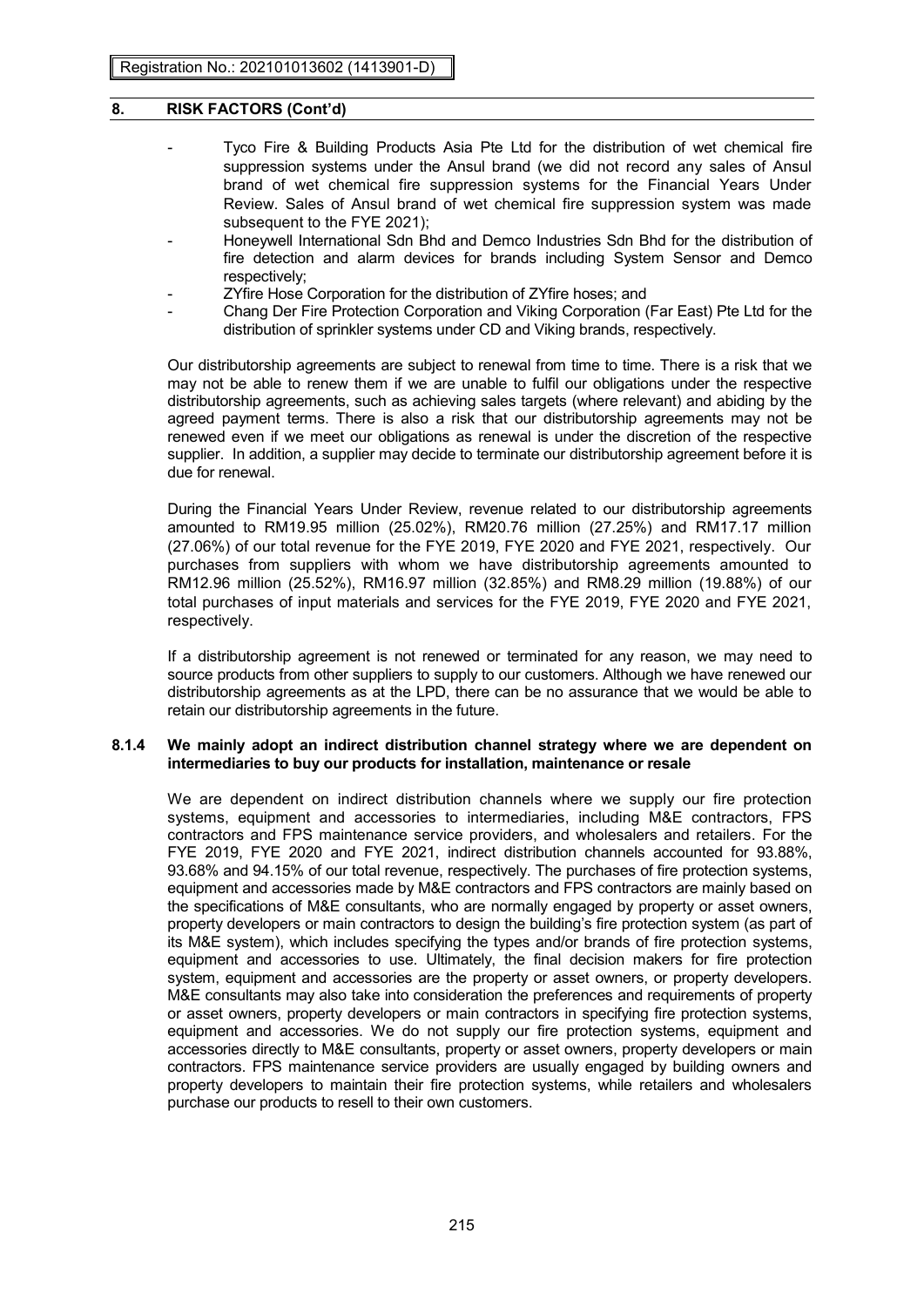As the revenue for our fire protection systems, equipment and accessories are mainly derived from intermediaries, our financial performance will be dependent on the demand from this group of customers. If the business performance of our intermediaries is adversely affected due to factors including, among others, termination, delay or suspension of their projects, and business interruptions due to COVID-19 containment measures or other events, our financial performance would also be adversely affected. There is no assurance that our business performance would not be adversely affected by our reliance on intermediaries in the future.

# **8.1.5 We are exposed to fluctuations in the market price of steel**

Steel is a globally traded commodity whose market price is subject to fluctuations, and we are exposed to these fluctuations through our purchases of empty cylinders (which are made of steel), as well as steel coils and plates. We purchase empty cylinders and steel coils and plates for our assembly and manufacturing operations. Empty cylinders and steel coils and plates collectively accounted for 27.49%, 24.12% and 29.49% of our purchases of input materials and services for the FYE 2019, FYE 2020 and FYE 2021, respectively. In addition, we purchase other fire protection systems, equipment and accessories that are made of steel, such as parts for wet and dry riser systems, and hydrants, sprinkler systems, fire hose reels and cabinets. Fluctuations in steel prices may affect our purchase prices for input materials used in our assembly and manufacturing operations as well as goods for our distribution operations.

Steel is a commodity whose price is affected by, among others, global economic performance, demand, production capacity and supply. Between 2017 and 2019, global steel prices ranged between US\$418/tonne and US\$637/tonne, with an average price of US\$538/tonne. In 2020, global steel prices dipped to their lowest since 2017 at US\$385/tonne on 11 May 2020. Since then, global steel prices have been increasing and reached an all-time high of US\$1,100/tonne on 24 May 2021, before subsequently falling to US\$890/tonne on 25 October 2021. *(Source: Industry Overview)*. Fluctuations in the market price of steel may have an adverse effect on our business operations and/or financial performance.

An increase in the market price of steel may increase the purchase prices of empty cylinders, steel coils and plates, and other fire protection systems, equipment and accessories that are made of steel, which could consequently increase the costs of the fire protection systems, equipment and accessories that we assemble, distribute and manufacture. We currently adopt a monthly pricing strategy whereby we review the prices of our fire protection systems, equipment and accessories every month to take into account, among others, the effects of changes in the price of steel and foreign exchange rates, and we adjust our prices accordingly from time to time, when required. We have been able to pass on some increases in costs to our customers in the past. Nevertheless, there is no assurance that we can pass on any of the increases in costs resulting from changes in the price of steel and foreign exchange rates to our customers. If we are unable to pass on the increases in costs to our customers, this would adversely affect our margins and financial performance.

### **8.1.6 We are dependent on our Executive Directors and key management team**

We are dependent on the experience, expertise, technical knowledge and contributions of our Managing Director, Liew Sen Hoi and Executive Directors namely Marcus Liew and Ryan Liew, as well as our key senior management namely Roy Liew, Ray Liew, Cheow Zi Ying, Tan Hoay Ling and Mohamad Azmir Bin Ramli. Their years of experience is summarised in the following table:

| <b>Person</b> | <b>Years of Experience</b>                             |
|---------------|--------------------------------------------------------|
| Liew Sen Hoi  | Approximately 50 years in the fire protection industry |
| Marcus Liew   | Approximately 16 years in the fire protection industry |
| Ryan Liew     | Approximately 14 years in the fire protection industry |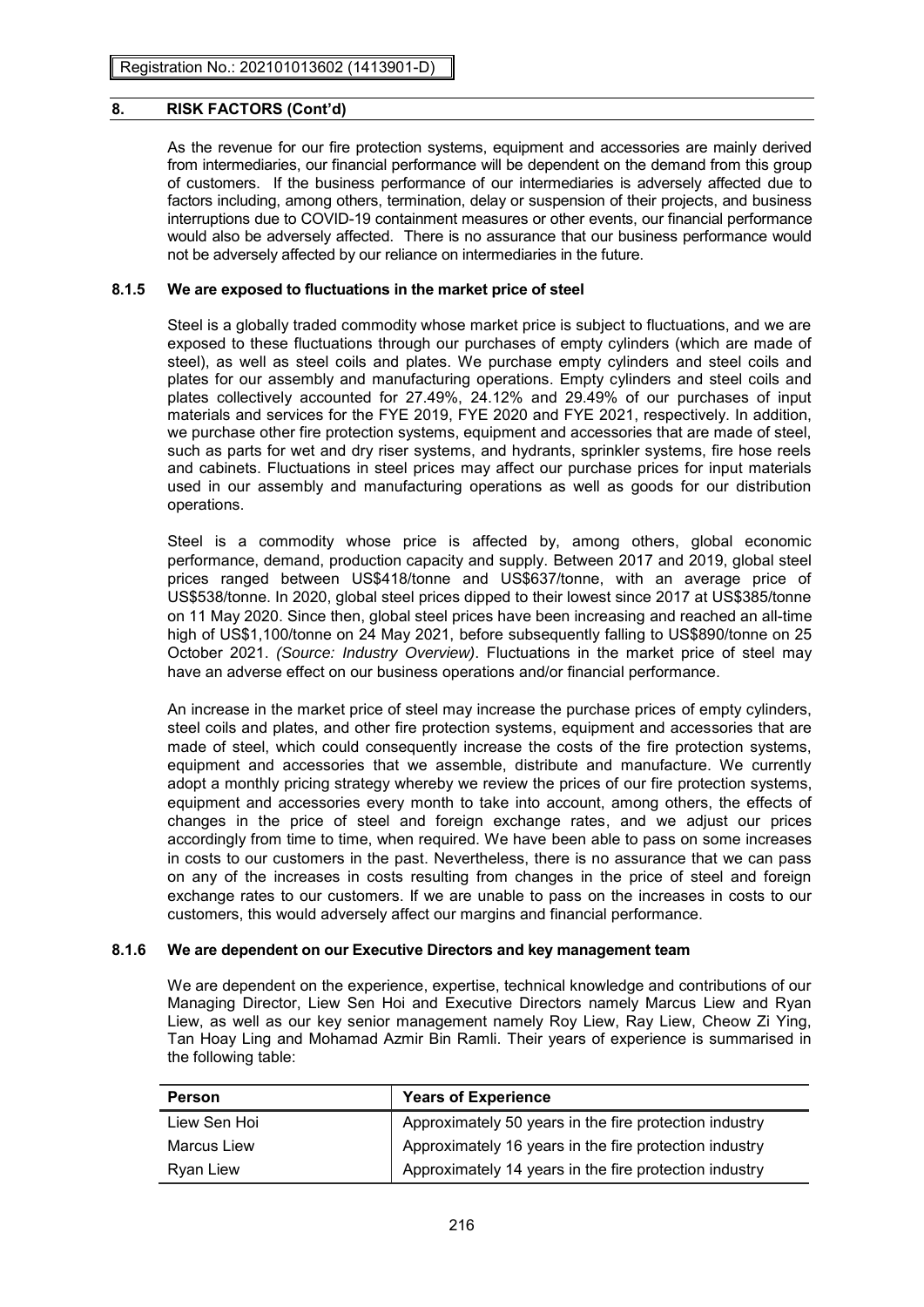| Person                  | <b>Years of Experience</b>                                                      |
|-------------------------|---------------------------------------------------------------------------------|
| <b>Roy Liew</b>         | Approximately 14 years in the fire protection industry                          |
| Ray Liew                | Approximately 10 years in the fire protection industry                          |
| Cheow Zi Ying           | Approximately 17 years in accounting related functions                          |
| Tan Hoay Ling           | Approximately 16 years related to inventory and<br>production planning          |
| Mohamad Azmir Bin Ramli | Approximately 26 years related to quality control and<br>product certifications |

Our day-to-day business operations and the successful implementation of our business strategy may be adversely affected if we lose the services of one or more of the Directors or key senior management team and are unable to find a suitable and timely replacement. For further information on the profiles of our Directors and key senior management team, please refer to Sections 5.1.2 and 5.2.8 of this Prospectus.

# **8.1.7 We rely on external manufacturers and/or suppliers for our brands of assembled and distribution products**

We rely on external manufacturers and/or suppliers for our brands of assembled and distribution products. During the Financial Years Under Review, we had approximately 90, 80 and 90 external manufacturers and/or suppliers for our brands of assembled and distribution products for the FYE 2019, FYE 2020 and FYE 2021, respectively. As at the LPD, we assemble CO<sup>2</sup> and HFC fire suppression systems, fire extinguishers, fire hose reel and fire hoses where the parts and components are purchased from external manufacturers. As at the LPD, we distribute wet and dry riser system, and hydrant as well as fire protection accessories where the finished products are manufactured by external parties. These products are sold under our brands including Unique, Unique227, Yama and Commander during the Financial Years Under Review. Revenue contribution from our brands of assembled and distribution products amounted to RM48.90 million (61.35%), RM48.41 million (63.53%) and RM39.88 million (62.84%) of our total revenue for the FYE 2019, FYE 2020 and FYE 2021, respectively.

From this perspective, we face risks that third party materials and finished products that are purchased from external parties may have manufacturing defects, which may compromise the overall quality of our brands of fire protection systems and equipment. This may in turn affect our market reputation, result in customers making product warranty or liability claims against us, and/or authorities requiring us to recall our products, which may negatively affect our business operations and financial performance.

While we carry out quality checks on the products that we purchase from external parties based on sampling, as well as carry out in-process and final QC checks on the products that we assemble and manufacture, there is no assurance that third party products may not affect the quality of our brands of products.

# **8.1.8 Our customers may make product warranty claims against us**

Our customers may make product warranty claims against us concerning the supply of fire protection systems, equipment and accessories.

We provide the following product warranty against manufacturing defects for products that we assemble, distribute or manufacture under our brands:

- typically, we provide a one (1)-year warranty which commences from the date of delivery of our products;
- two (2)-year warranty for infrastructure projects which commences from date of certification of line completion; and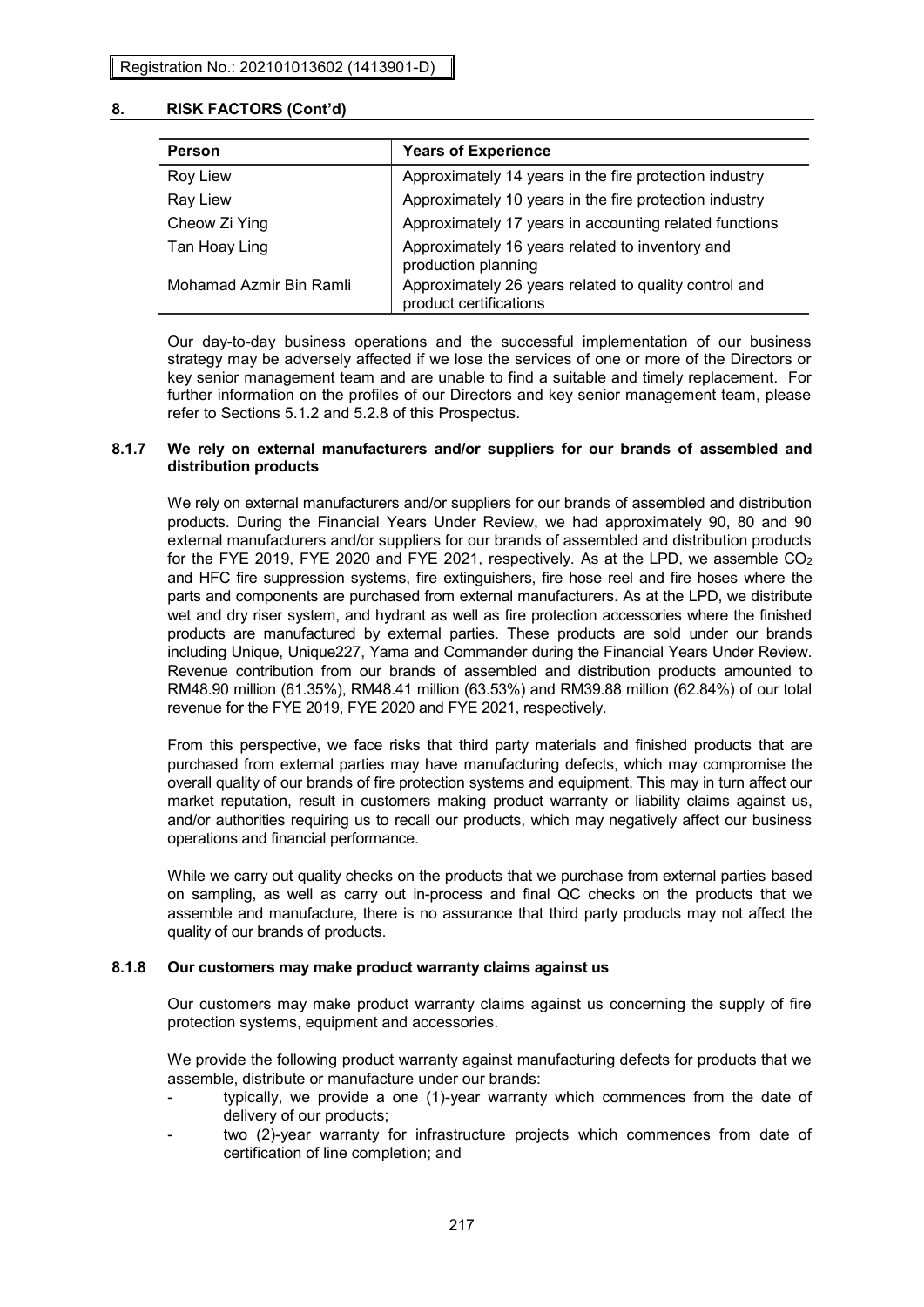- 
- five (5)-year warranty for Unique227 fire suppression systems that are sold to customers for installation in TNB facilities. The five (5)-year warranty period which commences from the date of installation of the system and after each maintenance date, is a requirement of TNB for our Unique227 fire suppression systems.

Product warranty for the third party brands that we assemble and distribute ranges from one (1) to three (3) years depending on the products and these are provided by the respective brand owners.

If a customer makes a warranty claim against us for the products we assemble, distribute or manufacture under our brand name, there is a risk that we will incur additional costs of replacing the product or making good the defects, which may adversely affect our financial performance. We do not have back-to-back product warranty arrangements with the suppliers of finished products sold under our brands, or with external manufacturers of finished goods that we sell under our brands. One exception is our assembled Unique brand of HFC-227ea fire suppression system, which we are able to claim against Orient.

During the Financial Years Under Review, customers have made claims against our brand of products for manufacturing defects amounting to RM8,995, RM17,824 and RM17,664 for FYE 2019, FYE 2020 and FYE 2021, respectively. The value of these claims was equivalent to 0.02%, 0.03% and 0.03% of our revenue from our brand of manufactured, assembled and distributed products for FYE 2019, FYE 2020 and FYE 2021, respectively, and are not regarded as material to our Group.

As for fire suppression systems for installation in TNB facilities, this is similar to the five (5) year warranty as required by TNB. During the Financial Years Under Review, customers have made claims against third party brands of products for manufacturing defects amounting to RM33,017, RM21,303 and RM51,779 for FYE 2019, FYE 2020 and FYE 2021, respectively. The value of these claims was equivalent to 0.18%, 0.14% and 0.46% of our revenue from third party brands of assembled and distributed products for FYE 2019, FYE 2020 and FYE 2021, respectively, and are not regarded as material to our Group. Upon receiving product warranty claims from customers against third party brands, we will normally make a corresponding warranty claim with the respective brand owner. In most cases, the brand owner would honour the warranty claim unless the warranty period granted has lapsed. There is no assurance that any future warranty claims against us would not adversely affect our financial performance.

# **8.1.9 We are subject to the risk of product liability**

We may be exposed to risks of product liability when we are the brand owner of the products that we sell to our customers. Exposure to product liability generally stems from, among others, defective design, manufacturing defects, faulty products, inaccurate or inadequate warnings and instructions, and mislabelled products. Claims for product liability could arise from damages to properties and lives caused by, among others, incorrect formulation or labelling of extinguishing agents, explosions involving faulty cylinders or faulty sensors, valves and other parts and components.

Any product liability claims or legal actions against us as the brand owner may result in negative publicity which may damage our reputation and brand equity as well as affect our business operations and financial performance. We may also be subjected to, among others, product recall or temporary suspension of sales which would affect our financial performance.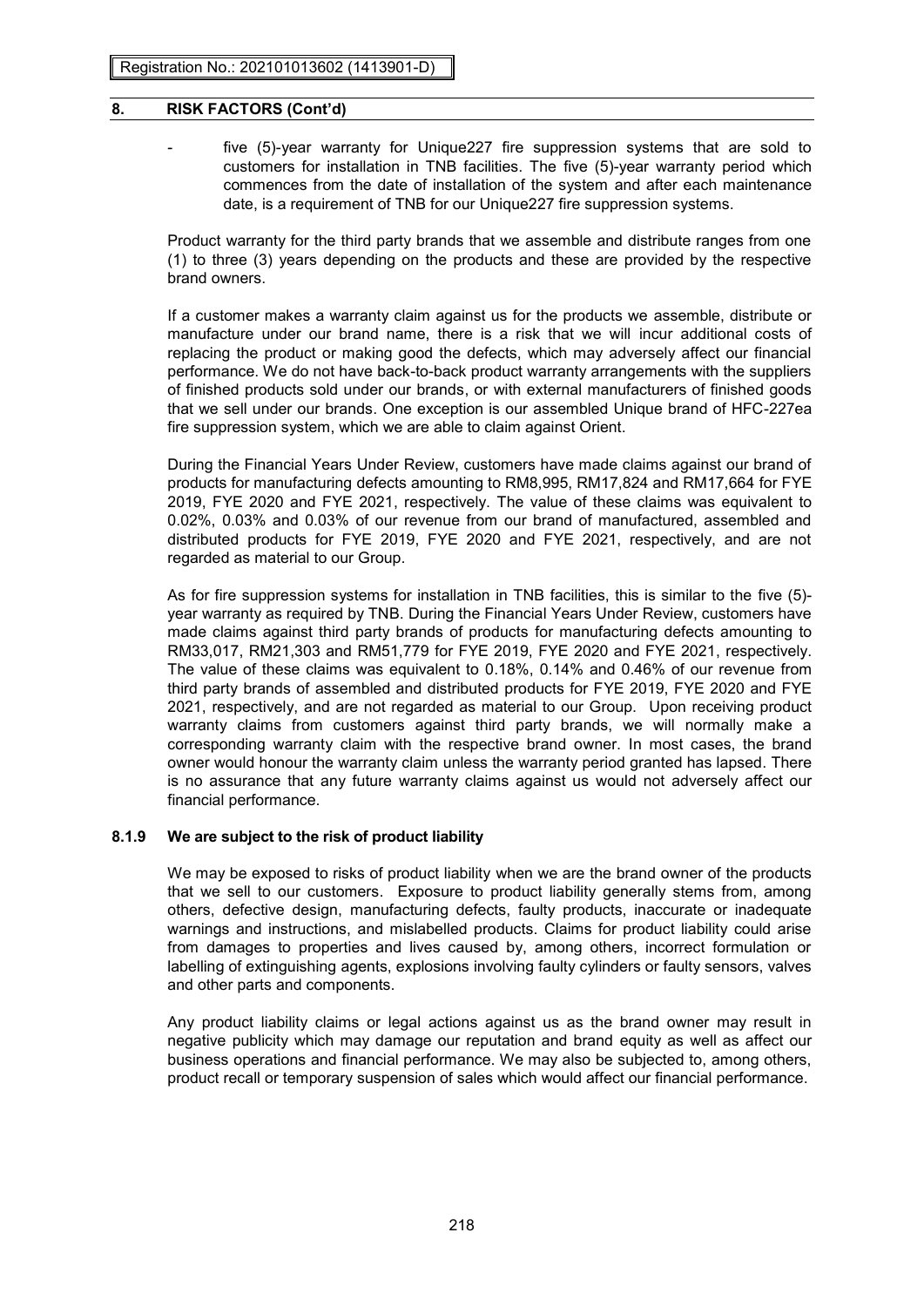As at the LPD, we have general liability insurance to provide coverage against product liability claims for the fire protection systems, equipment and accessories that we supply. Our general liability insurance provides coverage in respect of all sums which we shall become legally liable to pay in respect of personal injury and property damage of up to RM8.5 million (for any one occurrence and aggregated for the policy period), and product liability coverage of up to RM2.00 million for (for any one occurrence and aggregated for the policy period).

During the Financial Years Under Review and up the LPD, we have not received any claims for damages on product liability or other grounds from our customers which had a material effect on our business operation or financial performance. However, there is no assurance that we will not receive any such claims or legal actions in the future. There can also be no assurance that our general liability insurance coverage will be sufficient to provide coverage against any claims of product liability in the future.

### **8.1.10 We are subject to the risk of non-renewal or revocation of permits and/or regulatory licences**

We require approvals, major licences and permits from the relevant authorities to carry out our business operations. Details of the approvals, major licences and permits obtained by our Group are set out in Section 6.19 of this Prospectus. For example, we are required to obtain approval certificates from Bomba for certain products as prescribed by Bomba from time to time pursuant to the Fire Services Act 1988. Generally, these approval certificates issued by Bomba are valid for one (1) year and are renewable upon expiry.

In addition, pursuant to the conditions of UFI's manufacturing licence set out in Section 6.19, UFI is required to employ at least 80% Malaysians for its full-time workforce by 2020. As at the LPD, our subsidiary UFI's total workforce consists of 131 employees, of which 90 are Malaysians and 41 are foreign workers from Bangladesh, Myanmar and Nepal. UFI's foreign workers are involved mainly in our manufacturing operations which involve manual labour. As at the LPD, UFI has achieved 69% Malaysian workforce. Given the on-going COVID-19 pandemic, we were unable to achieve this workforce requirement. UFI had on 15 September 2021 submitted an application to MIDA for an extension of time up to 31 December 2022 to comply with this requirement, and as at 22 February 2022 the approval from MIDA has been obtained.

Based on our Group's experience, we have found it difficult to recruit and retain local employees to fill in positions which involve manual labour. However, UFI will continue its efforts such as offering competitive remuneration packages, providing staff accommodation for outstation local employees, continuing with recruitment efforts (such as putting out job advertisements, appointing recruiters, referrals etc), providing training to unexperienced local employees as well as improving on machine automation going forward to reduce reliance on foreign workers.

We expect to be able to increase our Malaysian workforce to meet this local workforce requirement in tandem with our business strategies and plans, in particular with the expected staff increase from our plans to establish new sales offices and warehouses in Johor and Penang. Please see Section 6.18 for further details of our business strategies and plans. Nonetheless, if UFI is unable to meet the local workforce requirement within the prescribed timeframe, UFI's manufacturing licence may be revoked pursuant to the section 6 of the ICA 1975. In such event, UFI will need to cease its assembly and manufacturing activities and our Group's operations and financial performance will be materially and adversely affected. Upon revocation, any person who engages in manufacturing activity without a licence is guilty of an offence under the ICA 1975 and is liable on conviction to a fine not exceeding RM2,000 or to a term of imprisonment not exceeding six (6) months and to a further fine not exceeding RM1,000 for every day during which such default continues.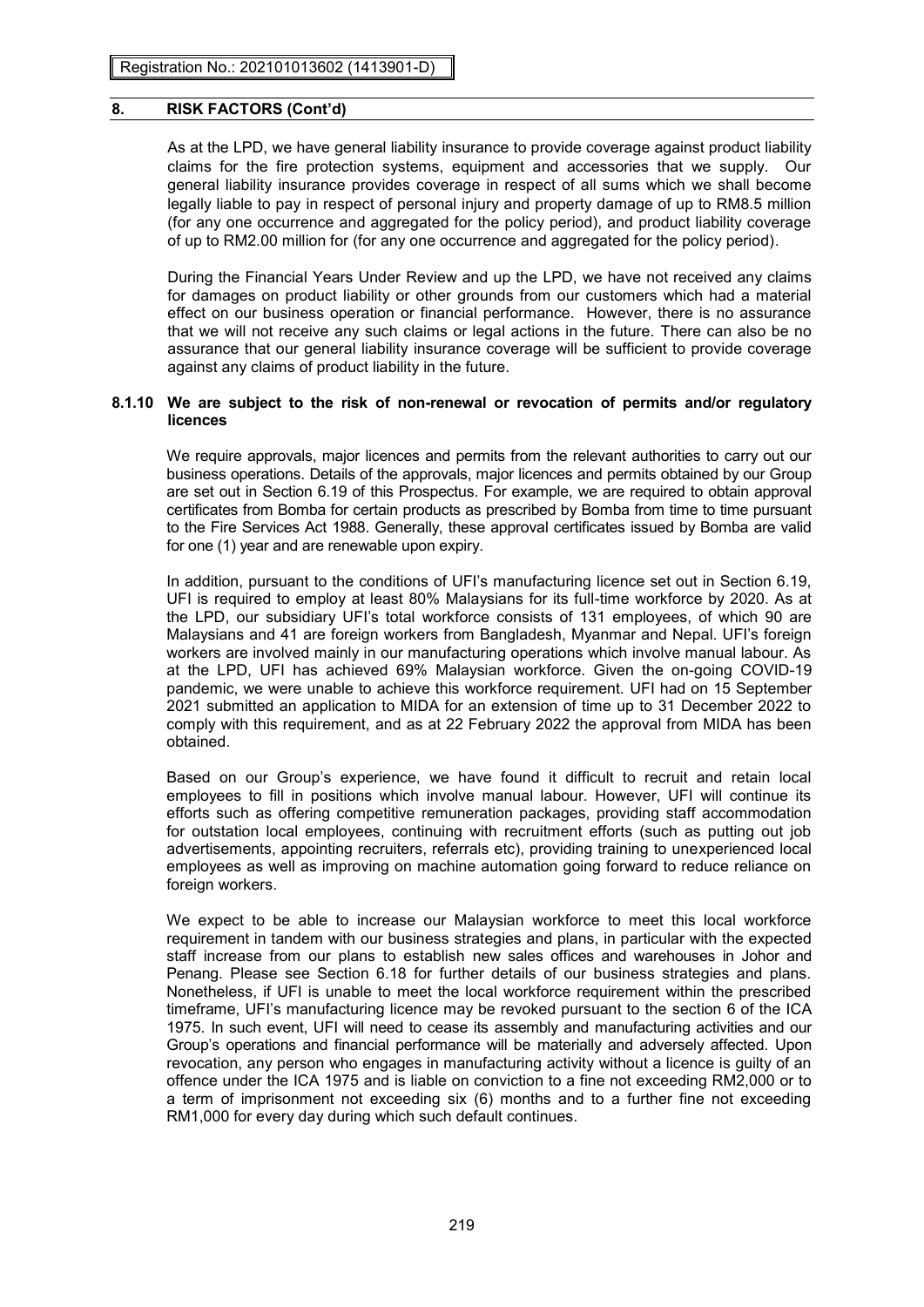If UFI's manufacturing licence is revoked (as described above) and we have to cease our assembly and manufacturing activities, our revenue would be materially and adversely affected as we would only be able to sell those fire protection systems and equipment that we had already completed and are in our inventory. Consequently, we may not be able to complete some of the orders that we have on-hand at that time, unless and until we are able to source fire protection systems and equipment from other suppliers that are acceptable to the affected customers, and there can be no assurance that we will be able to source these equipment and systems from other suppliers. In addition, we may not be able to accept new orders for the fire protection systems and equipment that we assemble and manufacture. During the Financial Years Under Review, assembly of fire protection systems and equipment was the largest revenue contributor which accounted for RM37.00 million (46.42%), RM35.77 million (46.94%) and RM30.72 million (48.42%) of our total revenue for the FYE 2019, FYE 2020 and FYE 2021, respectively. Manufacturing of fire protection equipment accounted for RM10.96 million (13.75%), RM11.39 million (14.95%) and RM11.14 million (17.55%) of our total revenue for the FYE 2019, FYE 2020 and FYE 2021, respectively.

There is a risk that we would not be able to realise our revenue from the assembly and manufacture of fire protections systems and equipment if we have to cease these business activities.

In the event that we do not obtain the required approvals, major licences and permits and/or such approvals, major licences and permits are not renewed or are revoked, we will not be able to carry on our business operations and this would adversely impact our business and financial performance.

#### **8.1.11 Our business may be disrupted if we do not have adequate input materials and goods for distribution**

Our business requires that we maintain adequate inventory of input materials and goods for distribution to avoid instances of under-stocking goods. We have to procure and maintain adequate quantities of input materials and goods for distribution to avoid under-stocking particular products, which can result in a delay in our assembly or manufacturing operations, as well as disruption to our distribution operations resulting in delays or inability to fulfil our customers' orders promptly.

Furthermore, there is a risk that disruptions in the importation of goods into Malaysia or disruption in supplies from overseas may disrupt our business operations as a large proportion of the input materials and goods for distribution that we purchase are from suppliers in other countries. Purchases of input materials and goods for distribution from suppliers in foreign countries accounted for RM38.23 million (75.25%), RM39.17 million (75.85%) and RM31.14 million (74.72%) of our purchases of input materials, goods for distribution and services for the FYE 2019, FYE 2020 and FYE 2021, respectively. In the event of a disruption in supply, we may not be able to purchase from alternative suppliers for some of the input materials and goods for distribution, particularly those that are purchased from brand owners and suppliers. In such an event, our assembly, distribution and manufacturing operations may be disrupted if our stock of the affected input materials or goods for distribution are exhausted. During the Financial Years Under Review and as at the LPD, we have not faced any disruptions in purchasing input materials and goods for distribution from suppliers in foreign countries. Nevertheless, there can be no assurance that we will not face supply disruptions in the future.

For the FYE 2021, the value of our inventories (which includes input materials and goods for distribution) was RM21.08 million and our average inventories turnover period for the FYE 2021 was 161 days. We maintain this level of inventory to ensure that we have adequate input materials and goods for distribution on-hand to avoid disruptions to our assembly, distribution and manufacturing businesses, and to ensure that we can fulfil customers' orders on-time. Our inventory planning policy for input materials for assembly and manufacturing and goods for distribution that are sourced from suppliers in Malaysia is to establish minimum and maximum stock levels that are sufficient to sustain two (2) to three (3) months of operations. Our supply chain manager will review stock levels on a weekly basis to identify items for replenishment and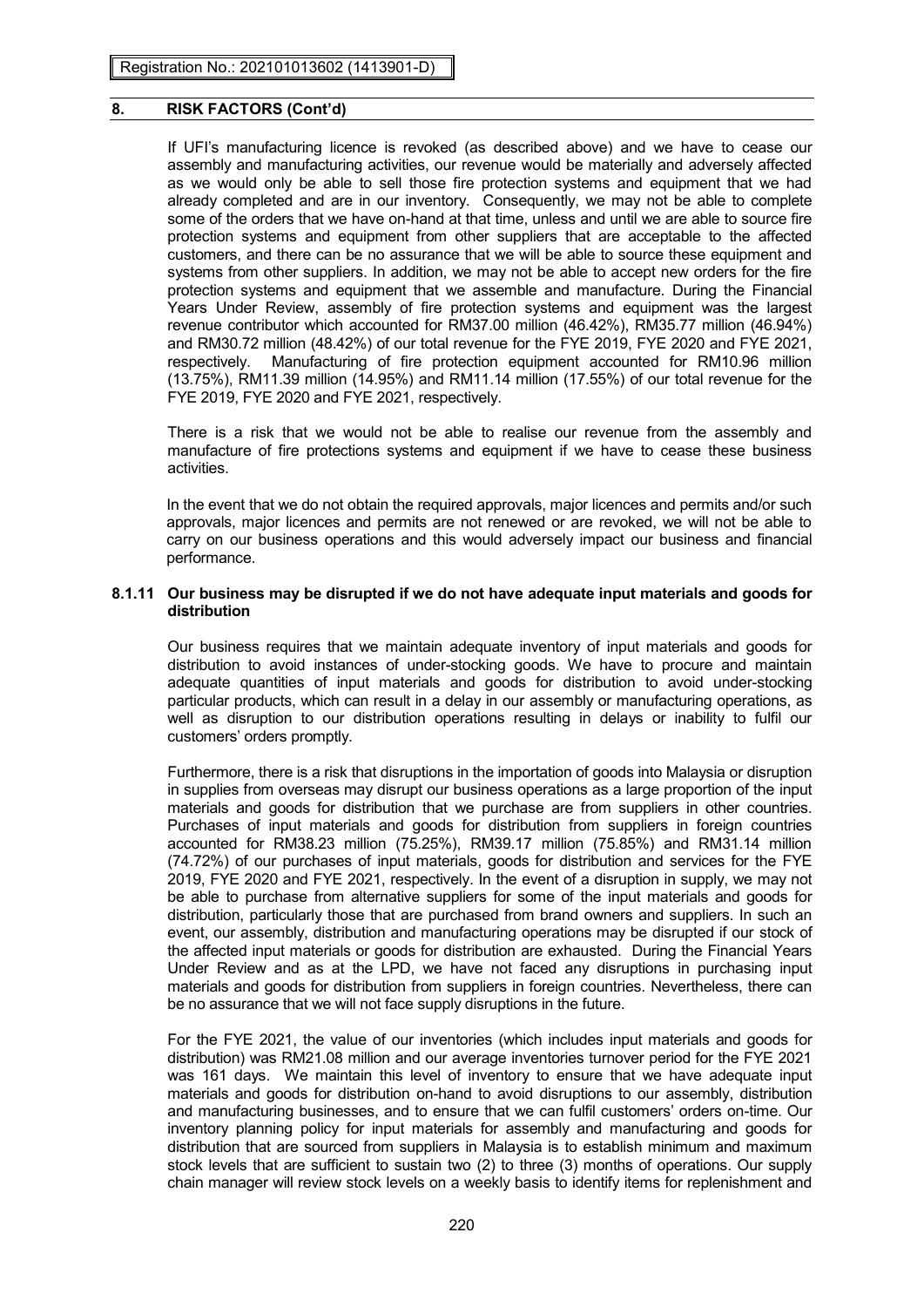place orders accordingly. For input materials and goods for distribution sourced from suppliers in other countries, we establish minimum and maximum stock levels and our supply chain manager will prepare monthly purchase suggestions to be approved by our Managing Director. We place orders with suppliers in other countries three (3) to five (5) months in advance to mitigate against potential disruptions.

However, there can be no assurance that we will not experience shortages of input materials and goods for distribution in the future not face incidents of under-stocking goods in the future which may adversely affect our financial performance.

### **8.1.12 Our growth prospects may be limited if we are unable to implement or face delays in implementing our business strategies and plans**

Our business strategies and plans involve enhancing our manufacturing facilities by installing new hand portable dry chemical fire extinguisher manufacturing lines and developing new dry chemical fire extinguisher designs that comply with MS and BS, enhancing our operational capabilities by increasing storage capacity and implementing WMS, and implementing digital fire extinguisher identification data system and enhancing our IT system, expanding our geographical coverage by establishing new sales offices and warehouses in Johor and Penang, and enhancing advertising and marketing activities, and installing a rooftop solar photovoltaic system at our Operational Facility in Shah Alam, Selangor. For further information on our business strategies and plans, please refer to Section 6.18 of this Prospectus.

There is a risk that our plans may be delayed due to COVID-19 pandemic or we may fail to successfully implement our business strategy and plans due to, among others, failure to comply with certain standards, failure to secure customers for the new products, adverse market conditions and/or limited experience or expertise. Any delays or failure to successfully implement our business strategies and plans may adversely affect our expected financial performance and growth prospects.

### **8.1.13 We are exposed to foreign currency exchange rate fluctuations**

During the Financial Years Under Review most of our revenue was denominated in RM, while our purchases of input materials and services were denominated in foreign currencies. The breakdown of our revenue and purchases which was transacted in RM and foreign currencies during the Financial Years Under Review are summarised in the following tables:

|                        | -Audited-<br><-------------------------------- |        |        |                 |        |                 |  |  |
|------------------------|------------------------------------------------|--------|--------|-----------------|--------|-----------------|--|--|
|                        | <b>FYE 2019</b>                                |        |        | <b>FYE 2020</b> |        | <b>FYE 2021</b> |  |  |
|                        | 000'                                           | %      | 000'   | %               | '000   | %               |  |  |
|                        |                                                |        |        |                 |        |                 |  |  |
| <b>RM</b>              | 78,702                                         | 98.75  | 75,423 | 98.99           | 62,619 | 98.70           |  |  |
| <b>USD</b>             | 997                                            | 1.25   | 771    | 1.01            | 825    | 1.30            |  |  |
| <b>Total revenue</b>   | 79,699                                         | 100.00 | 76,194 | 100.00          | 63,444 | 100.00          |  |  |
|                        |                                                |        |        |                 |        |                 |  |  |
| <b>RM</b>              | 12,575                                         | 24.75  | 12.470 | 24.15           | 10,537 | 25.28           |  |  |
| <b>USD</b>             | 38,215                                         | 75.22  | 39,157 | 75.83           | 31,126 | 74.68           |  |  |
| SGD                    | 15                                             | 0.03   | 13     | 0.02            | 19     | 0.04            |  |  |
| <b>Total purchases</b> | 50,805                                         | 100.00 | 51,640 | 100.00          | 41,682 | 100.00          |  |  |

Please refer to Section 11.3 on the Management's Discussion and Analysis for additional information.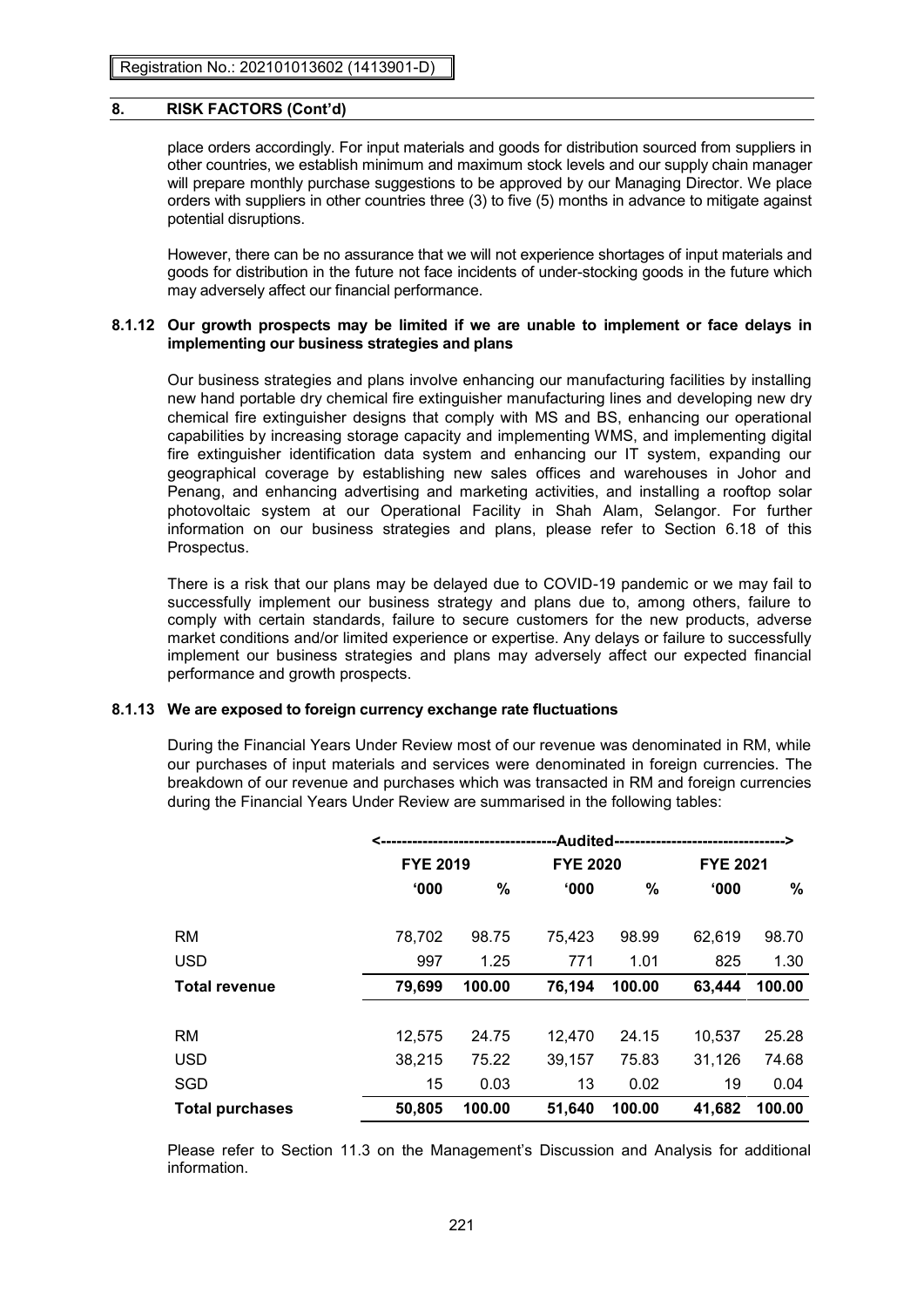We are exposed to foreign currency exchange gains or losses arising from timing differences between invoices received and payments to suppliers that are denominated in foreign currencies and translated into RM. Fluctuations in foreign currency exchange rates between the RM and the foreign currencies, namely USD, may have a material effect on our reported income and expenses, as they are stated in RM in our combined financial statements. For further information on our realised and unrealised gains and losses on foreign exchange during the Financial Years Under Review, please refer to Section 11.3 on the Management's Discussion and Analysis.

An unfavourable foreign exchange rate will also increase the costs of purchasing materials that are denominated in the affected foreign currencies. Although we started to adopt a quarterly pricing strategy from June 2021 whereby we review the prices of our fire protection systems, equipment and accessories every quarter to take into account, among others, the effects of changes in the cost of our materials and foreign exchange rates, there is no assurance that our financial performance would not be affected by any unfavourable exchange rate fluctuations again the RM.

While foreign exchange rate fluctuations have not had a material effect on our financial performance during the Financial Years Under Review, there can be no assurance that our financial performance will not be affected by any adverse foreign exchange rate fluctuations in the future.

# **8.2 RISKS RELATING TO OUR INDUSTRY**

### **8.2.1 We face competition in our industry**

We face competition from other operators involved in supplying fire protection systems. As of 4 October 2021, there were an estimated 241 members registered with the Malaysian Fire Protection Association (MFPA), of which 142 were involved in active fire protection sector, 24 were involved in passive fire protection sector and 75 were involved in other activities. Not all fire protection operators are registered with MFPA *(Source: Industry Overview)*. In addition, we may face competition from new operators who enter the industry from time to time.

In general, the barriers to entry faced by new operators of the active fire protection industry in Malaysia depends on the industry segment.

There are substantial barriers to entry for new assemblers and manufacturers of active fire protection equipment and systems, mainly due to the following factors:

- set-up and investment in assembly or manufacturing facilities as well as machinery and equipment;
- having the technical knowledge, skills and experience to carry out assembly or manufacturing;
- carrying out assembly or manufacturing requires skilled and general workforce;
- specified products or systems will need to be certified by Bomba before they can be stationed or installed in any premises;
- as part of the Bomba certification process, where applicable, the product or system has to be certified by testing laboratories that are recognised by Bomba such as, among others, SIRIM Berhad, Underwriters Laboratories LLC, FM Approvals LLC or testing laboratories recognised by the Department of Standards Malaysia; and
- new operators have to bear up-front costs of product development, prototyping, testing and product certification.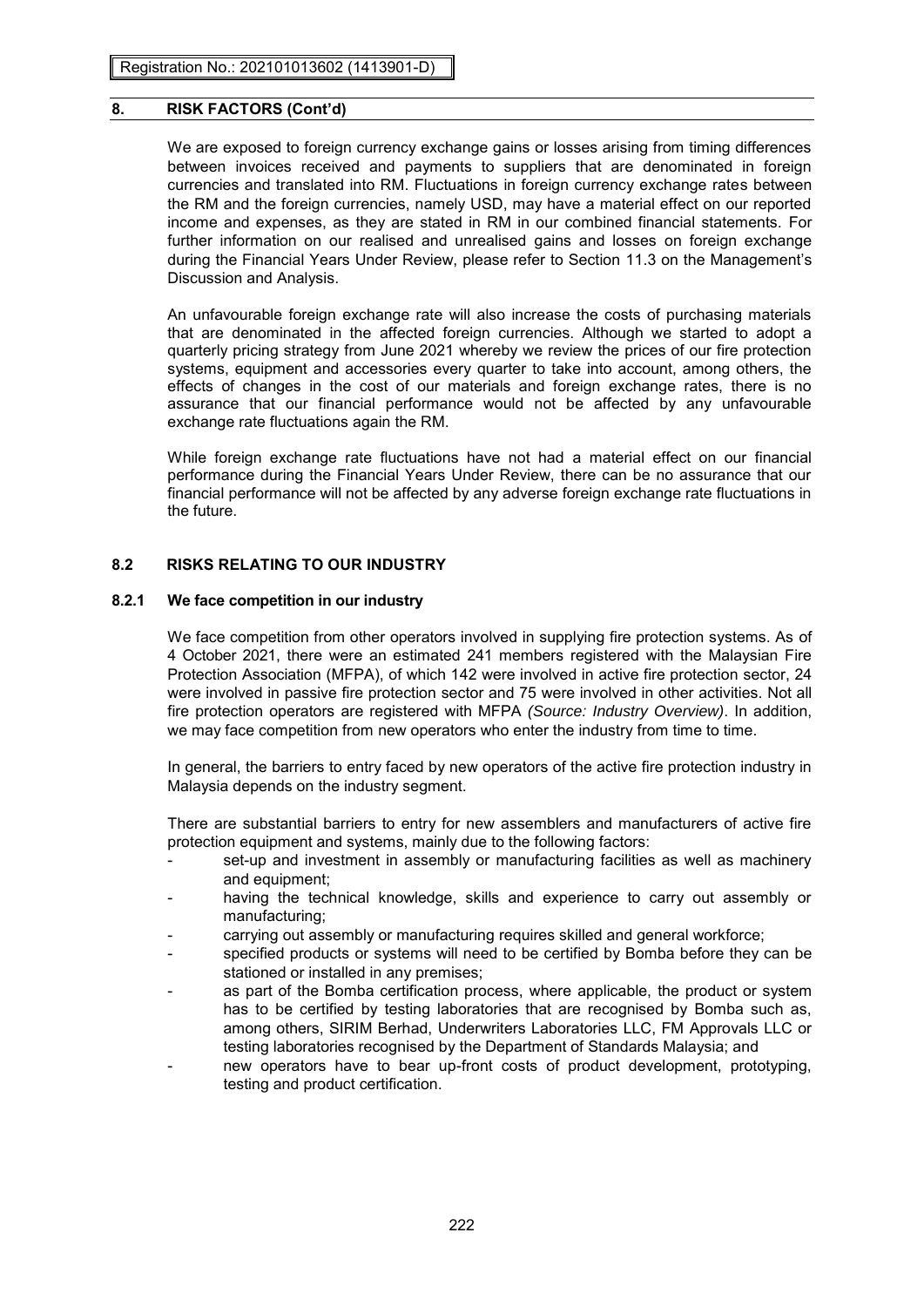Barriers to entry for new distributors of active fire protection equipment are low as they can source products or systems that already have the relevant product certifications obtained by the respective manufacturer or supplier. However, for new types of products or systems that have not obtained Bomba certification yet, there will be a requirement for the new distributor to obtain Bomba certification on behalf of the manufacturer or supplier.

Our current and prospective customers have the option of procuring fire protection systems, equipment and accessories from one or more of our competitors. The competition that we face may result in, among others, reduction in the prices of our products and thus affecting our profit margins, increase in our marketing activities and thus expenses, and/or loss of business due to competitors' offerings, which may adversely affect our business operations and financial performance.

We have our strengths and advantages to maintain our competitive position, including, among others, our established track record, our brands of fire protection systems, equipment and accessories, our assembled and manufactured fire protection systems and equipment, our range of fire protection systems, equipment and accessories to meet the diverse needs of our customers and experienced Directors and key management team to grow our business. Nevertheless, there can be no assurance that we will continue to compete effectively in our industry and failure to do so may adversely affect our growth prospects and financial performance.

# **8.2.2 We are subject to economic, social, political, regulatory and pandemic risks**

Economic, social, political and regulatory developments in Malaysia could have a materially adverse effect on our business operations and financial performance. These include, but are not limited to, occurrence of war, civil unrest, rebellion or civil disobedience, changes in political leadership or system of government, changes in economic, interest rate, taxation, trade, corporate ownership or investment policies, nationalisation or expropriation, global, regional or domestic economic recession or slowdown, changes in the regulations that govern the fire protection industry, and prolonged COVID-19 pandemic or emergence of new epidemics or pandemics in Malaysia. These events are beyond our control, and the occurrence of one or more of these events may harm our business operations and financial performance.

# **8.3 RISKS RELATING TO INVESTING IN OUR SHARES**

### **8.3.1 There has been no prior market for our Shares**

Prior to the IPO, there has been no public market for our Shares. Hence, there is no assurance that upon Listing, an active market for our Shares will develop, or, if developed, that such market can be sustained. There is also no assurance as to the liquidity of any market that may develop for our Shares, the ability of holders to sell our Shares or the prices at which holders would be able to sell our Shares.

The IPO Price was determined after taking into consideration various factors including but not limited to our business strategies and our financial and operating history. There can be no assurance that the IPO Price will correspond to the price at which our Shares will trade on the ACE Market upon our Listing and the market price of our Shares will not decline below the IPO Price.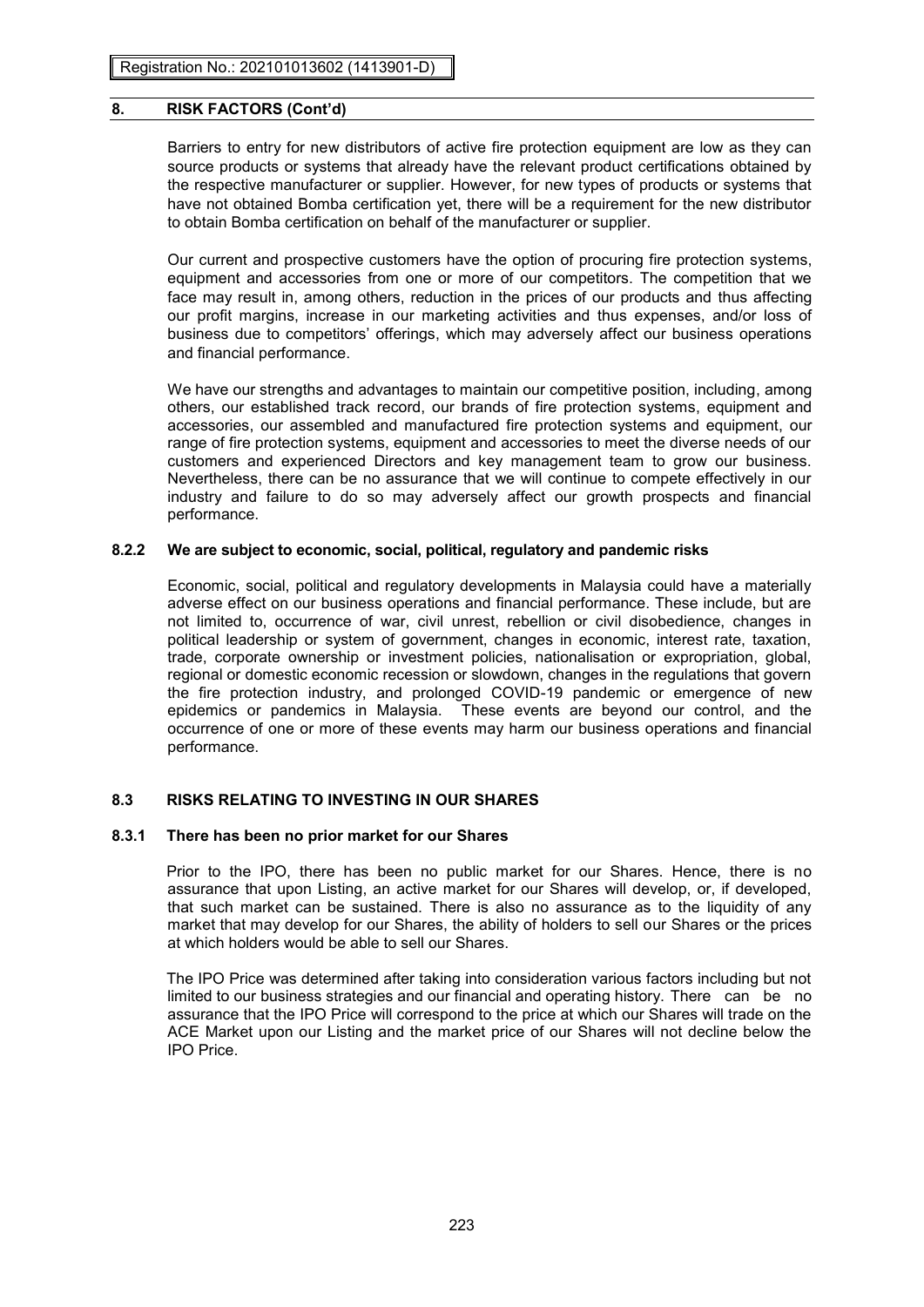# **8.3.2 Our Share price and trading volume may be volatile**

The performance of Bursa Securities is very much dependent on external factors such as the performance of the regional and world bourses and the inflow or outflow of foreign funds. Sentiment is also largely driven by internal factors such as economic and political conditions of the country as well as the growth potential of the various sectors of the economy. These factors invariably contribute to the volatility of trading volumes witnessed on Bursa Securities, thus adding risks to the market price of our listed Shares.

In addition, the market price of our Shares may be highly volatile and could fluctuate significantly and rapidly in response to, among others, the following factors, some of which are beyond our control:

- (i) variations in our results and operations;
- (ii) success or failure in our management team in implementing business and growth strategies;
- (iii) changes in securities analysts' recommendations, perceptions or estimates of our financial performance;
- (iv) changes in conditions affecting the industry, the prevailing local and global economic conditions or stock market sentiments or other events or factors;
- (v) natural disasters, health epidemics and outbreaks of contagious diseases;
- (vi) additions or departures of key senior management;
- (vii) fluctuations in stock market prices and volumes; or
- (viii) involvement in litigation.

### **8.3.3 Our Promoters will be able to exert significant influence over our Company as they will continue to hold majority of our Shares after the IPO**

As disclosed in Section 5.1 of this Prospectus, our Promoters will collectively hold in aggregate 71.56% of our enlarged issued share capital upon Listing. As a result, they will be able to, in the foreseeable future, effectively control the business direction and management of our Group as well as having voting control over our Group and as such, will likely influence the outcome of certain matters requiring the vote of our shareholders, unless they are required to abstain from voting either by law and/or by the relevant guidelines or regulations. For instance, due to the Promoters' collective shareholding, unless the Promoters are required to abstain from voting either by law and/or by the relevant guidelines or regulations, where the Promoters vote in favour for ordinary resolutions which require a simple majority approval, their voting in favour will result in the ordinary resolutions being passed, or in the instance of special resolutions which require at least a majority of 75% shareholders' approval, if they vote in favour they will be able to influence the passing and approval of these resolutions at a general meeting. Conversely, if the Promoters vote against such resolutions, such resolutions would not be able to be passed.

### **8.3.4 There may be a potential delay to or cancellation of our Listing**

The occurrence of any one or more of the following events, which is not exhaustive, may cause a delay in or cancellation of our Listing:

(i) the MITI approved Bumiputera investors fail to acquire the Shares allocated to them under the Public Issue;